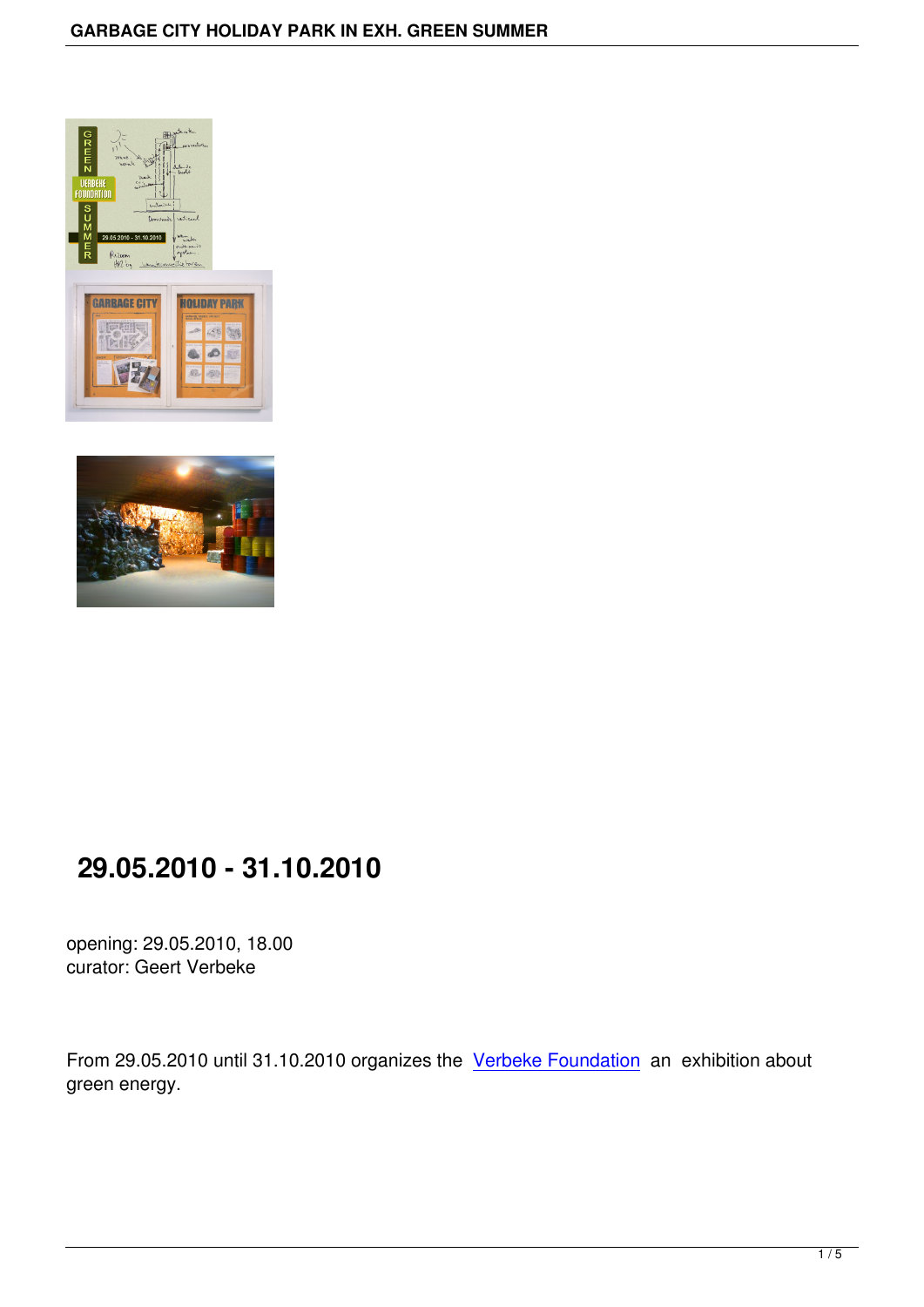## **PHOTOS OF THE SMELL - INSTALLATION GARBAGE CITY - HOLIDAY PARK**

## **Overview**

{gallery}exhibitions/2010/greensummer/overview{/gallery}

## **Paper House**

{gallery}exhibitions/2010/greensummer/paperhouse{/gallery}

**Barrel House**

{gallery}exhibitions/2010/greensummer/barrelhouse{/gallery}

**Black Garbage Iglo**

{gallery}exhibitions/2010/greensummer/blackgarbageiglo{/gallery}

Everyone who has ever smelt Peter De Cupere's work cannot fail to recognise that his works prompt quite a reaction. You either love it or you feel attacked via your nasal senses. If the latter is true it is often because the spectator adopts a reserved attitude at fi rst as a result of being wary of the unknown. That is exactly why smells in art have been and are still positively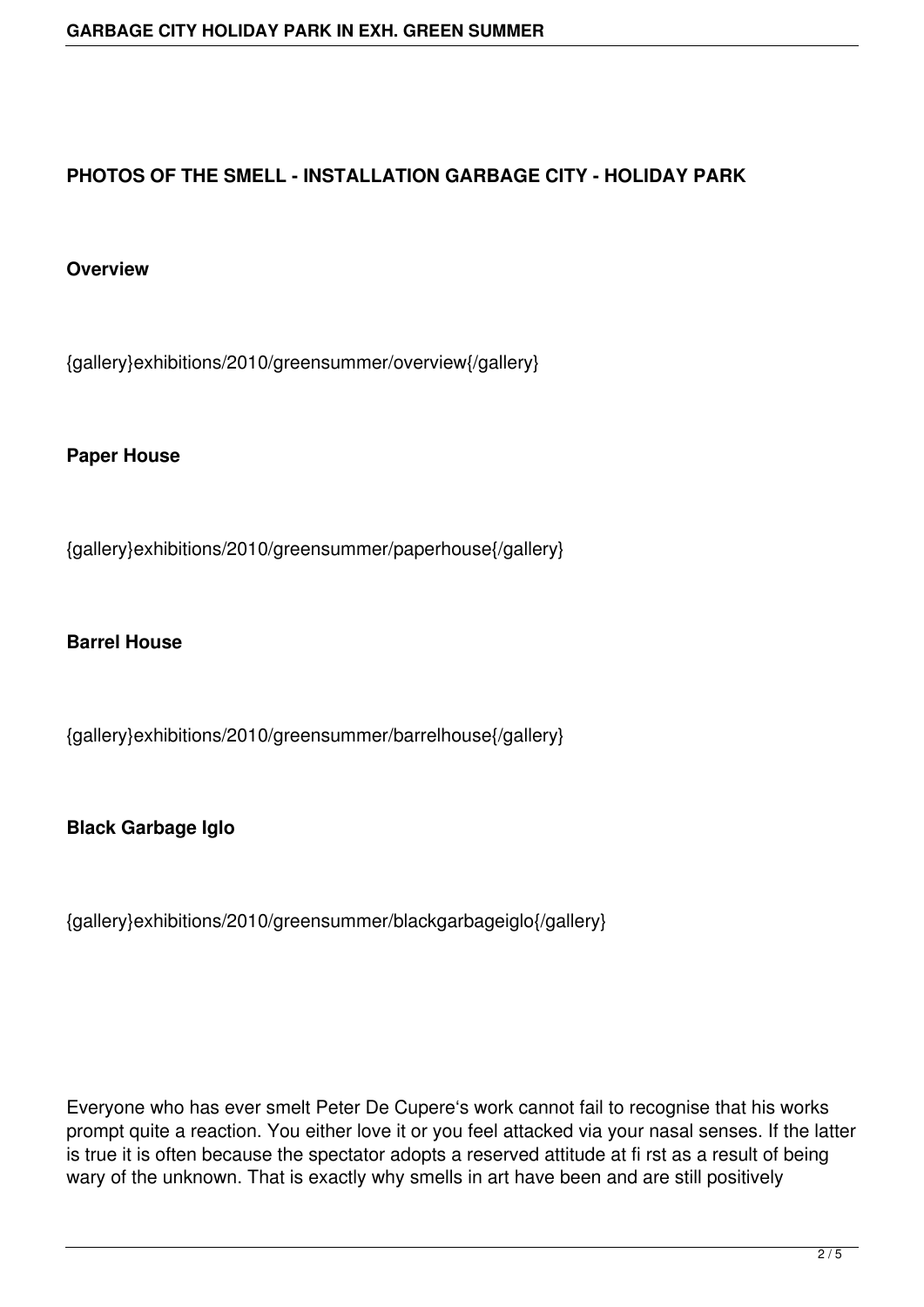avoided. People like to compare and want a return or recognition. This is diffi cult with smells because they act directly on the limbic system and don't give you the necessary time and chance to translate things like you do with "sight". Smells act on your memory subconsciously and so you associate your own subjective feelings with a specifi c smell. Your attitude to the object is determined by the smell memory of a certain moment. Add then the combination with the visual aspect of the artwork and you get a mix that does not appear to be completely predictable. Alongside the pleasance of some smells there are also smells that warn us of danger though we do not always heed these indications because of habituation. If you cross the street there are many damaging smells present because of pollution: exhaust fumes, rotting processes from discarded foodstuffs, toxic fumes from asphalt and other building materials that are freed by heat from the sun, polluted rain, sewers, etc. But the normal city person has become used to all the exhaust fumes and other air-polluting substances.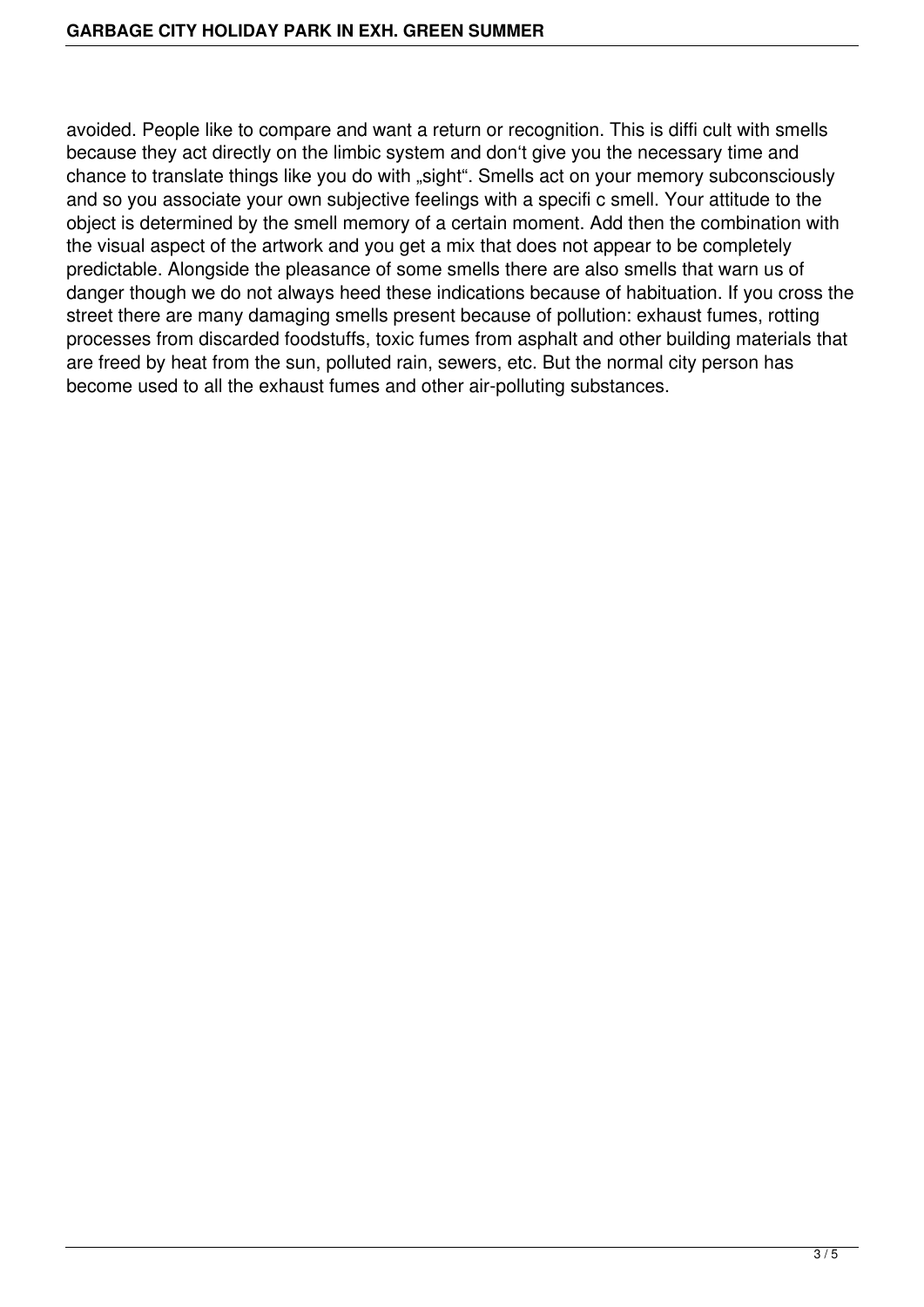